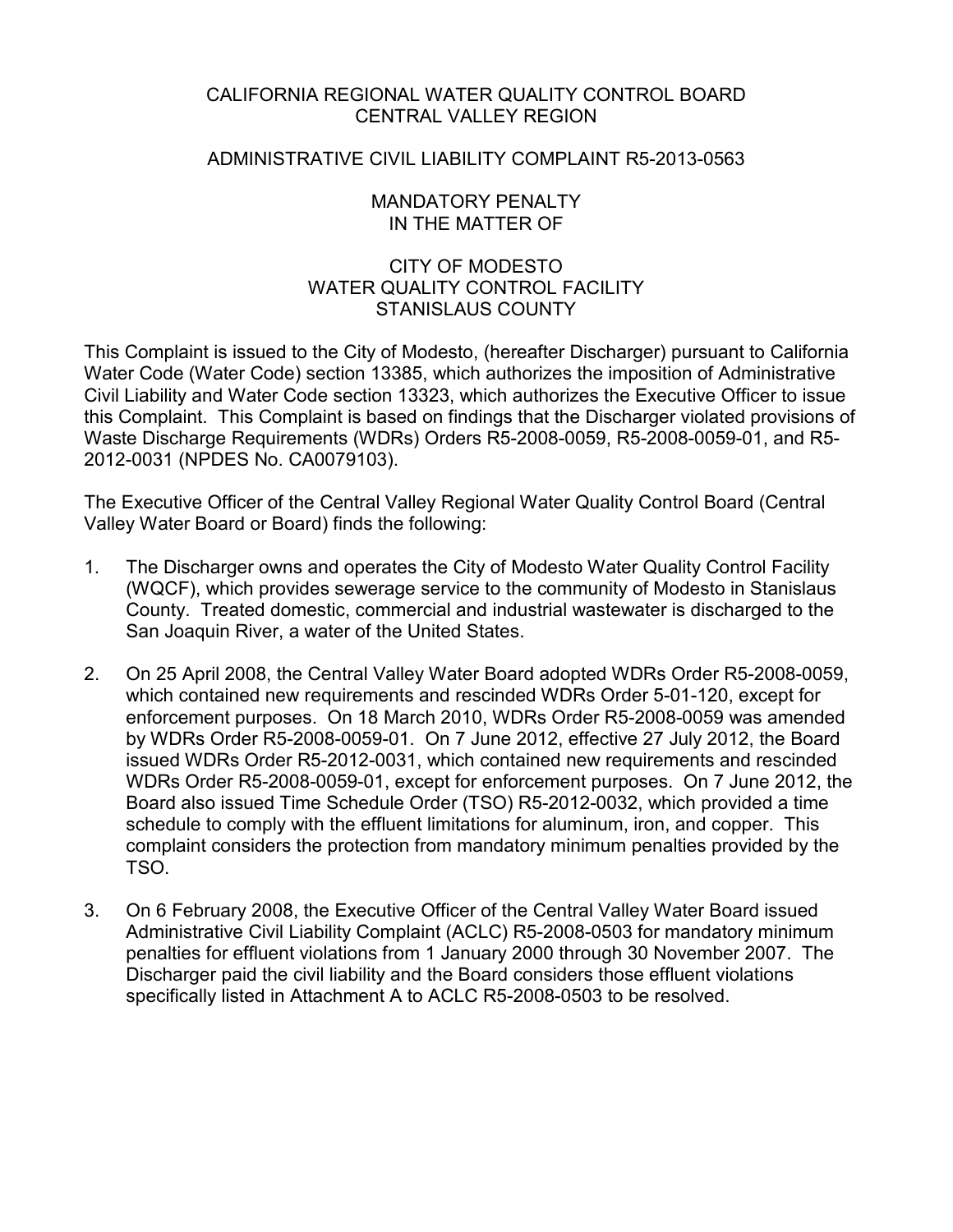- 4. This Complaint addresses administrative civil liability for effluent violations that occurred during the period from 1 December 2007 through 31 May 2013. These violations are specifically identified as subject to mandatory minimum penalties in Attachment A to this Complaint, which is attached hereto and incorporated herein by reference.
- 5. On 2 July 2013, Central Valley Water Board staff issued the Discharger a Notice of Violation and draft Record of Violations for effluent limitation violations occurring between 1 December 2007 and 31 May 2013. On 16 July 2013, the Discharger responded and agreed with the violations.
- 6. Water Code sections 13385(h) and (i) require assessment of mandatory penalties and state, in part, the following:

Water Code section 13385(h)(1) states:

Notwithstanding any other provision of this division, and except as provided in subdivisions (j), (k), and (l), a mandatory minimum penalty of three thousand dollars (\$3,000) shall be assessed for each serious violation.

Water Code section 13385 (h)(2) states:

For the purposes of this section, a "serious violation" means any waste discharge that violates the effluent limitations contained in the applicable waste discharge requirements for a Group II pollutant, as specified in Appendix A to Section 123.45 of Title 40 of the Code of Federal Regulations, by 20 percent or more or for a Group I pollutant, as specified in Appendix A to Section 123.45 of Title 40 of the Code of Federal Regulations, by 40 percent or more.

Water Code section 13385 subdivision (i)(1) states, in part:

Notwithstanding any other provision of this division, and except as provided in subdivisions  $(i)$ ,  $(k)$ , and  $(l)$ , a mandatory minimum penalty of three thousand dollars (\$3,000) shall be assessed for each violation whenever the person does any of the following four or more times in any period of six consecutive months, except that the requirement to assess the mandatory minimum penalty shall not be applicable to the first three violations:

- A) Violates a waste discharge requirement effluent limitation.
- B) Fails to file a report pursuant to Section 13260.
- C) Files an incomplete report pursuant to Section 13260.
- D) Violates a toxicity effluent limitation contained in the applicable waste discharge requirements where the waste discharge requirements do not contain pollutant-specific effluent limitations for toxic pollutants.
- 7. Water Code section 13323 states, in part:

Any executive officer of a regional board may issue a complaint to any person on whom administrative civil liability may be imposed pursuant to this article. The complaint shall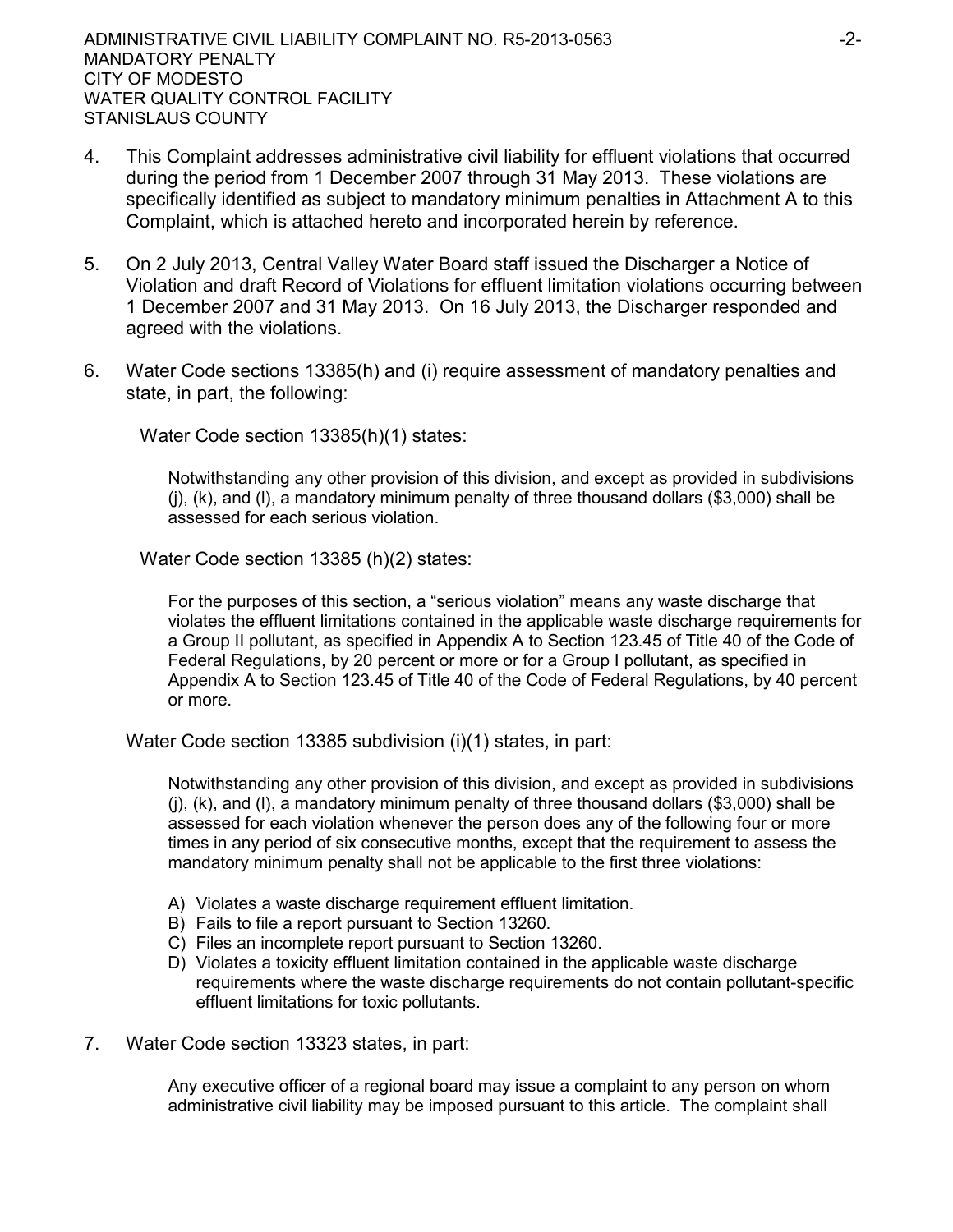allege the act or failure to act that constitutes a violation of law, the provision authorizing civil liability to be imposed pursuant to this article, and the proposed civil liability.

8. Water Code section 13385(j) exempts certain violations from the mandatory minimum penalties, and states, in relevant part:

Subdivisions (h) and (i) do not apply to any of the following:

- 3) A violation of an effluent limitation where the waste discharge is in compliance with either a cease and desist order issued pursuant to Section 13301 or a time schedule order issued pursuant to Section 13300 or 13308 if all of the following requirements are met:
	- C) The regional board establishes a time schedule for bringing the waste discharge into compliance with the effluent limitation that is as short as possible….For the purposes of this subdivision, the time schedule may not exceed five years in length …. The interim requirements shall include both of the following:
		- i) Effluent limitations for the pollutant or pollutants of concern.
		- ii) Actions and milestones leading to compliance with the effluent limitation.
- 9. WDRs Order R5-2008-0059-01 Effluent Limitations IV.A.1. includes, in part, the following effluent limitation:
	- a. The Discharger shall maintain compliance with the effluent limitations specified in Table 6

| <b>Constituent</b> | Units | Average<br><b>Monthly</b> | Maximum<br>Dailv |
|--------------------|-------|---------------------------|------------------|
| Chloride           | mg/L  | 216                       | 282              |

## **Table 6. Effluent Limitation-Seasonal Discharge**

- 10. WDRs Order R5-2008-0059-01 Effluent Limitations IV.A.1.b. states in part:
	- b. Percent Removal: The average monthly percent removal of BOD 5-day 20°C and total suspended solids shall not be less than 85 percent.
- 11. WDRs Order R5-2008-0059-01 Effluent Limitations IV.A.1.h. states in part:
	- h. Iron. The discharge of total recoverable iron shall not exceed a concentration of 300 μg/L as an annual average.
- 12. WDRs Order R5-2008-0059-01 Effluent Limitations IV.A.1.j. states in part:
	- j. Aluminum. The discharge of total recoverable aluminum shall not exceed a concentration of 200 μg/L as an annual average.
- 13. According to the Discharger's self-monitoring reports, the Discharger committed seven (7) non-serious violations of the above effluent limitations contained in Order R5-2008-0059- 01. One of these non-serious violations is subject to mandatory penalties under Water Code section 13385 subdivision (i)(1) because this violation was preceded by three or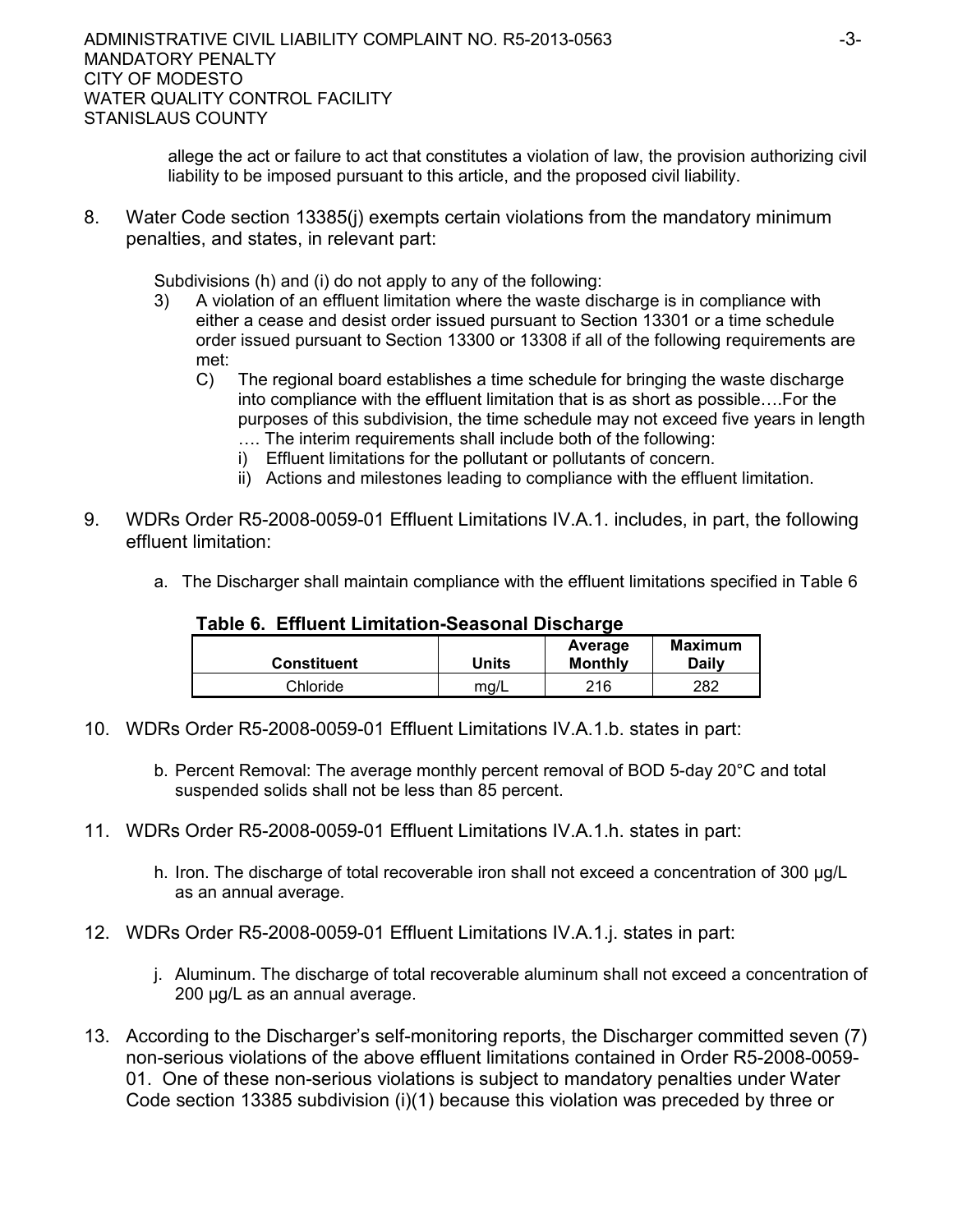more similar violations within 180-day period. The mandatory minimum penalty for this non-serious violation is **three thousand dollars (\$3,000).**

- 14. The total amount of the mandatory penalties assessed for the alleged effluent violations is **three thousand dollars (\$3,000).** As stated herein, a detailed list of the alleged effluent violations is included in Attachment A. This Complaint addresses administrative civil liability for violations that are specifically identified as subject to mandatory minimum penalties in Attachment A.
- 15. Issuance of this Administrative Civil Liability Complaint to enforce Water Code Division 7, Chapter 5.5 is exempt from the provisions of the California Environmental Quality Act (Pub. Resources Code section 21000 et seq.), in accordance with California Code of Regulations, title 14, section 15321(a)(2).

# **THE CITY OF MODESTO IS HEREBY GIVEN NOTICE THAT:**

- 1. The Executive Officer of the Central Valley Water Board proposes that the Discharger be assessed an Administrative Civil Liability in the amount of **three thousand dollars (\$3,000)**.
- 2. A hearing on this matter will be held at the Central Valley Water Board meeting scheduled on **5/6 December 2013**, unless one of the following occurs by **8 October 2013**:
	- a) The Discharger waives the hearing by completing the attached form (checking off the box next to Option 1) and returning it to the Central Valley Water Board, along with payment for the proposed civil liability of **three thousand dollars (\$3,000)**; or
	- b) The Central Valley Water Board agrees to postpone any necessary hearing after the Discharger requests to engage in settlement discussions by checking off the box next to Option #2 on the attached form, and returns it to the Board along with a letter describing the issues to be discussed; or
	- c) The Central Valley Water Board agrees to postpone any necessary hearing after the Discharger requests a delay by checking off the box next to Option #3 on the attached form, and returns it to the Board along with a letter describing the issues to be discussed.
- 3. If a hearing on this matter is held, the Central Valley Water Board will consider whether to affirm, reject, or modify the proposed Administrative Civil Liability, or whether to refer the matter to the Attorney General for recovery of judicial civil liability.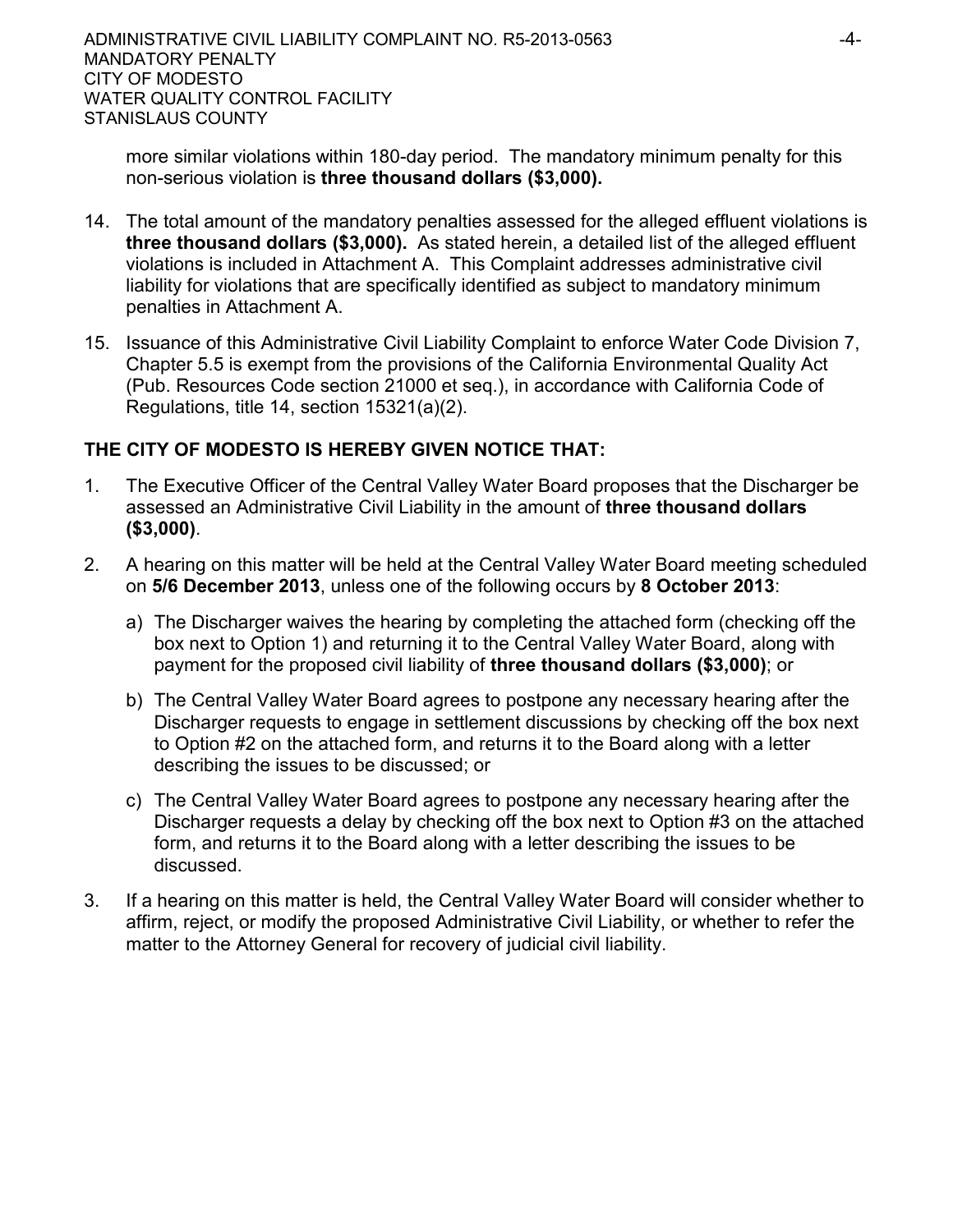ADMINISTRATIVE CIVIL LIABILITY COMPLAINT NO. R5-2013-0563 MANDATORY PENALTY CITY OF MODESTO WATER QUALITY CONTROL FACILITY STANISLAUS COUNTY

4. If this matter proceeds to hearing, the Executive Officer reserves the right to amend the proposed amount of civil liability to conform to the evidence presented, including but not limited to, increasing the proposed amount to account for the costs of enforcement (including staff, legal and expert witness costs) incurred after the date of the issuance of this Complaint through completion of the hearing.

> PAMELA C. CREEDON, Executive Officer 10 September 2013 DATE Original signed by

Attachment A: Record of Violations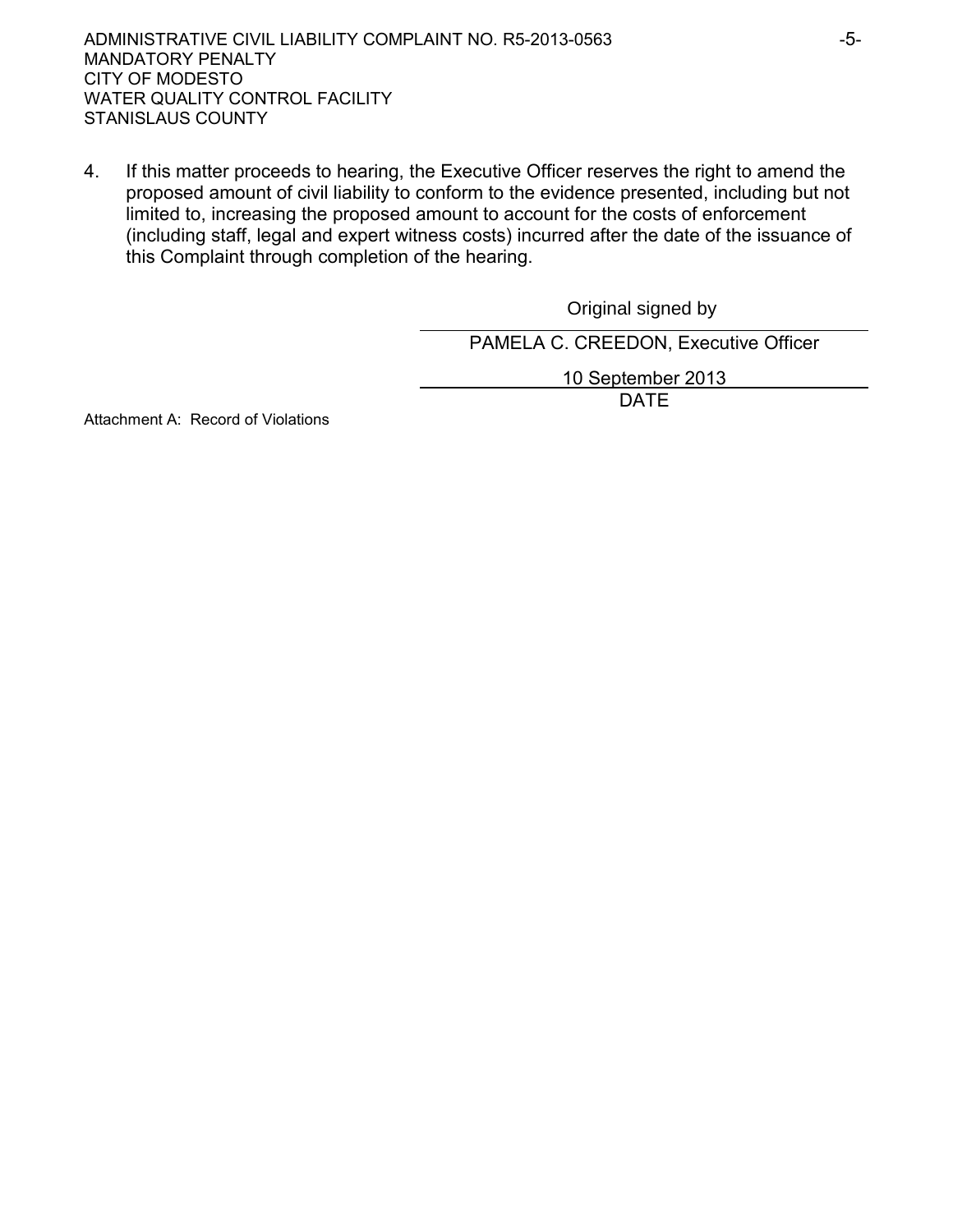#### **WAIVER FORM FOR ADMINISTRATIVE CIVIL LIABILITY COMPLAINT**

By signing this waiver, I affirm and acknowledge the following:

I am duly authorized to represent the City of Modesto (hereafter Discharger) in connection with Administrative Civil Liability Complaint R5-2013-0563 (hereafter Complaint). I am informed that California Water Code section 13323, subdivision (b), states that, "a hearing before the regional board shall be conducted within 90 days after the party has been served. The person who has been issued a complaint may waive the right to a hearing."

#### **□** *(OPTION 1: Check here if the Discharger waives the hearing requirement and will pay in full.)*

- a. I hereby waive any right the Discharger may have to a hearing before the Central Valley Water Board.
- b. I certify that the Discharger will remit payment for the proposed civil liability in the full amount of **three thousand dollars (\$3,000)** by check that references "ACL Complaint R5-2013-0563" made payable to the *State Water Pollution Cleanup and Abatement Account*. Payment must be received by the Central Valley Water Board by **8 October 2013**.
- c. I understand the payment of the above amount constitutes a proposed settlement of the Complaint, and that any settlement will not become final until after a 30-day public notice and comment period. Should the Central Valley Water Board receive significant new information or comments during this comment period, the Central Valley Water Board's Executive Officer may withdraw the complaint, return payment, and issue a new complaint. I also understand that approval of the settlement will result in the Discharger having waived the right to contest the allegations in the Complaint and the imposition of civil liability.
- d. I understand that payment of the above amount is not a substitute for compliance with applicable laws and that continuing violations of the type alleged in the Complaint may subject the Discharger to further enforcement, including additional civil liability.

**□** *(OPTION 2: Check here if the Discharger waives the 90-day hearing requirement in order to engage in settlement discussions***.)** I hereby waive any right the Discharger may have to a hearing before the Central Valley Water Board within 90 days after service of the complaint, but I reserve the ability to request a hearing in the future. I certify that the Discharger will promptly engage the Central Valley Water Board Prosecution Team in settlement discussions to attempt to resolve the outstanding violation(s). By checking this box, the Discharger requests that the Central Valley Water Board delay the hearing so that the Discharger and the Prosecution Team can discuss settlement. It remains within the discretion of the Central Valley Water Board to agree to delay the hearing. Any proposed settlement is subject to the conditions described above under "Option 1."

**□** *(OPTION 3: Check here if the Discharger waives the 90-day hearing requirement in order to extend the hearing date and/or hearing deadlines. Attach a separate sheet with the amount of additional time requested and the rationale.)* I hereby waive any right the Discharger may have to a hearing before the Central Valley Water Board within 90 days after service of the complaint. By checking this box, the Discharger requests that the Central Valley Water Board delay the hearing and/or hearing deadlines so that the Discharger may have additional time to prepare for the hearing. It remains within the discretion of the Central Valley Water Board to approve the extension.

(Print Name and Title)

(Signature)

(Date)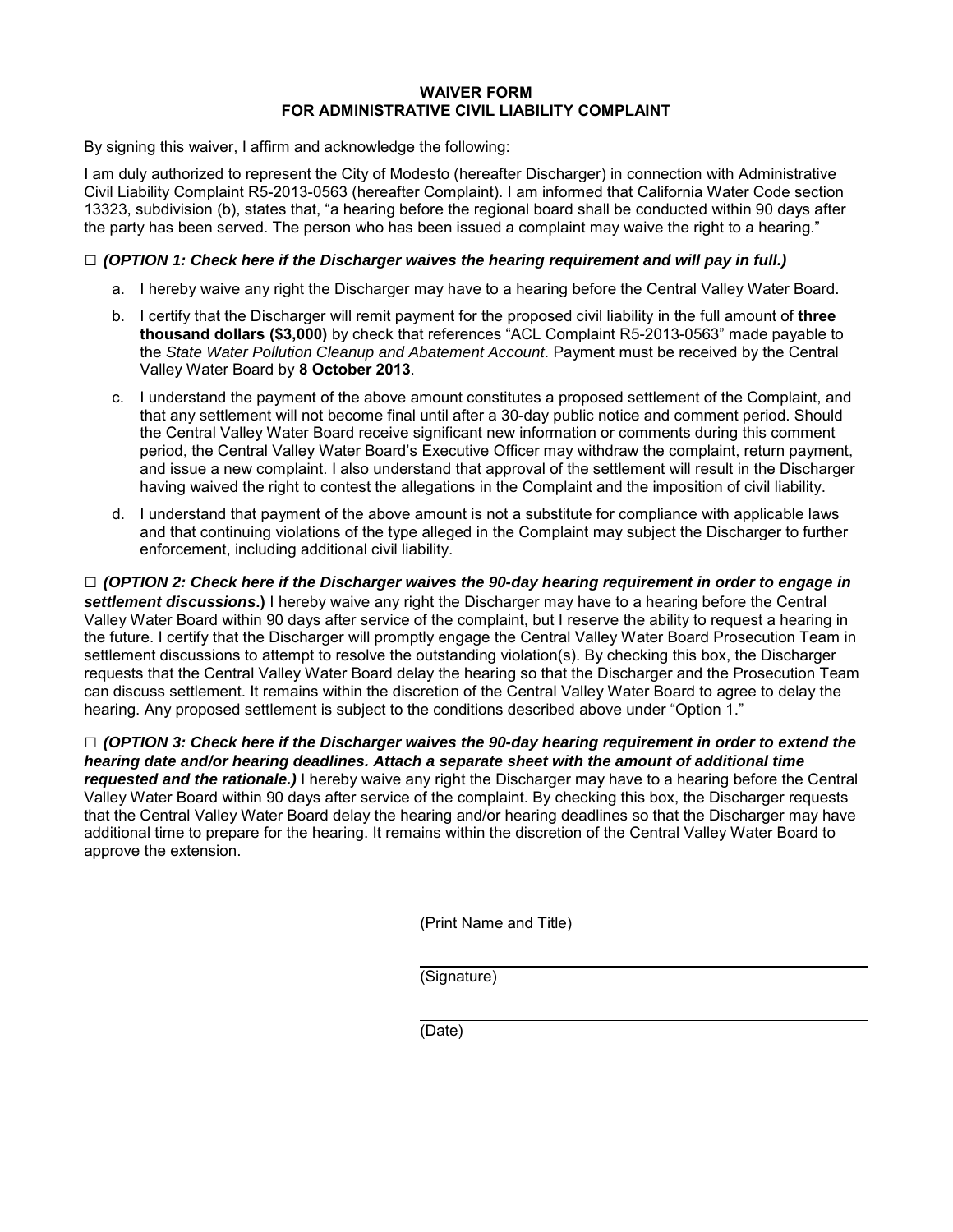#### **ATTACHMENT A ADMINISTRATIVE CIVIL LIABILITY COMPLAINT R5-2013-0563**

#### **City of Modesto Regional Water Quality Control Facility**

RECORD OF VIOLATIONS (1 December 2007 - 31 May 2013) MANDATORY PENALTIES (Data reported under Monitoring and Reporting Program R5-2008-0059, R5-2008-0059-01 and R5-2012-0031)

|                                              | Date          | Parameter                                               | Units         | <b>WDRs</b><br>Limit | Measured | Period             | Remarks | <b>CIWQS</b> |
|----------------------------------------------|---------------|---------------------------------------------------------|---------------|----------------------|----------|--------------------|---------|--------------|
| Violations under NPDES Order R5-2008-0059-01 |               |                                                         |               |                      |          |                    |         |              |
| $\mathbf 1$                                  | 31-Dec-10     | <b>Total Recoverable Iron</b>                           | $\mu$ g/L     | 300                  | 307      | Annual Average     | 3       | 896571       |
| 2                                            | 31-Dec-10     | Total Recoverable Aluminum                              | µg/L          | 200                  | 243      | Annual Average     | 3       | 896572       |
| 3                                            | 28-Feb-11     | Chloride                                                | mg/L          | 216                  | 217      | Average<br>Monthly | 3       | 896569       |
| 4                                            | 31-Dec-11     | Chloride                                                | mg/L          | 216                  | 243      | Average<br>Monthly | 3       | 920699       |
| 5                                            | $31 - Jan-12$ | Chloride                                                | mg/L          | 216                  | 225      | Average<br>Monthly | 3       | 923655       |
| 6                                            | 29-Feb-12     | Chloride                                                | mg/L          | 216                  | 218      | Average<br>Monthly | 3       | 921866       |
| 7                                            | 29-Feb-12     | <b>Total Suspended Solids</b><br><b>Percent Removal</b> | $\frac{0}{0}$ | 85                   | 83       | Average<br>Monthly | 4       | 921865       |

# Remarks:<br>1. Se

1. Serious Violation: For Group I pollutants that exceed the effluent limitation by 40 percent or more.<br>2. Serious Violation: For Group II pollutants that exceed the effluent limitation by 20 percent or more.

2. Serious Violation: For Group II pollutants that exceed the effluent limitation by 20 percent or more.<br>3. Non-serious violation falls within the first three violations in a 180-day period, thus is not subject to

3. Non-serious violation falls within the first three violations in a 180-day period, thus is not subject to mandatory minimum penalties.

4. Non-serious violation subject to mandatory minimum penalties.

| <b>VIOLATIONS AS OF:</b>                    | 5/31/13 |
|---------------------------------------------|---------|
| <b>Group I Serious Violations:</b>          |         |
| <b>Group II Serious Violations:</b>         |         |
| Non-Serious Violations Not Subject to MMPs: | 6       |
| Non-serious Violations Subject to MMPs:     |         |
| <b>Total Violations Subject to MMPs:</b>    | 1       |

**Mandatory Minimum Penalty = (1 Non-Serious Violations Subject to MMPs) x \$3,000 = \$3,000**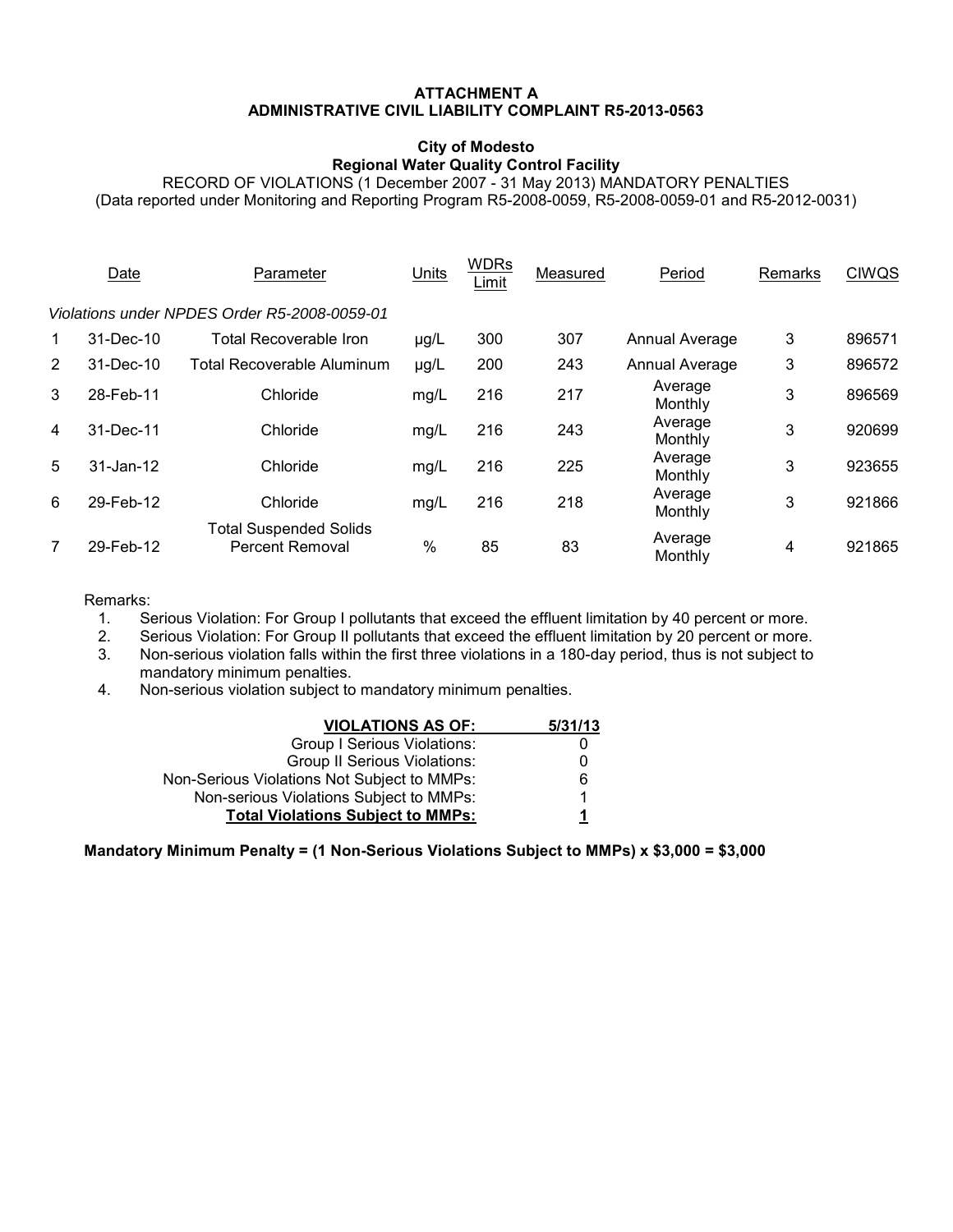Central Valley Regional Water Quality Control Board

#### HEARING PROCEDURE FOR ADMINISTRATIVE CIVIL LIABILITY COMPLAINT R5-2013-0563

#### ISSUED TO CITY OF MODESTO WATER QUALITY CONTROL FACILITY STANISLAUS COUNTY

## SCHEDULED FOR 5/6 DECEMBER 2013

#### PLEASE READ THIS HEARING PROCEDURE CAREFULLY. FAILURE TO COMPLY WITH THE DEADLINES AND OTHER REQUIREMENTS CONTAINED HEREIN MAY RESULT IN THE EXCLUSION OF YOUR DOCUMENTS AND/OR TESTIMONY.

## **Overview**

Pursuant to Water Code section 13323, the Executive Officer has issued an Administrative Civil Liability (ACL) Complaint to the City of Modesto alleging violations of Water Code section 13385 for the discharge of wastewater from the Modesto Water Quality Treatment Plant that exceeded permitted effluent limitations. The ACL Complaint proposes that the Central Valley Water Board impose administrative civil liability in the amount of \$3,000. A hearing is currently scheduled to be conducted before the Board during its 5/6 December 2013 meeting.

The purpose of the hearing is to consider relevant evidence and testimony regarding the ACL Complaint. At the hearing, the Central Valley Water Board will consider whether to issue an administrative civil liability order assessing the proposed liability, or a higher or lower amount. The Board may also decline to assess any liability, or may continue the hearing to a later date. If less than a quorum of the Board is available, this matter may be conducted before a hearing panel. The public hearing will commence at 8:30 a.m. or as soon thereafter as practical, or as announced in the Board's meeting agenda. The meeting will be held at:

11020 Sun Center Drive, Suite 200, Rancho Cordova, California.

An agenda for the meeting will be issued at least ten days before the meeting and posted on the Board's web page at:

[http://www.waterboards.ca.gov/centralvalley/board\\_info/meetings](http://www.waterboards.ca.gov/centralvalley/board_info/meetings)

## **Hearing Procedure**

The hearing will be conducted in accordance with this Hearing Procedure, which has been approved by the Board Chair for the adjudication of such matters. The procedures governing adjudicatory hearings before the Central Valley Water Board may be found at California Code of Regulations, title 23, section 648 et seq., and are available at:

## [http://www.waterboards.ca.gov](http://www.waterboards.ca.gov/)

Copies will be provided upon request. In accordance with section 648(d), any procedure not provided by this Hearing Procedure is deemed waived. Except as provided in section 648(b) and herein, Chapter 5 of the Administrative Procedures Act (Gov. Code, § 11500 et seq.) does not apply to this hearing.

The Discharger shall attempt to resolve objections to this Hearing Procedure with the Prosecution Team BEFORE submitting objections to the Advisory Team.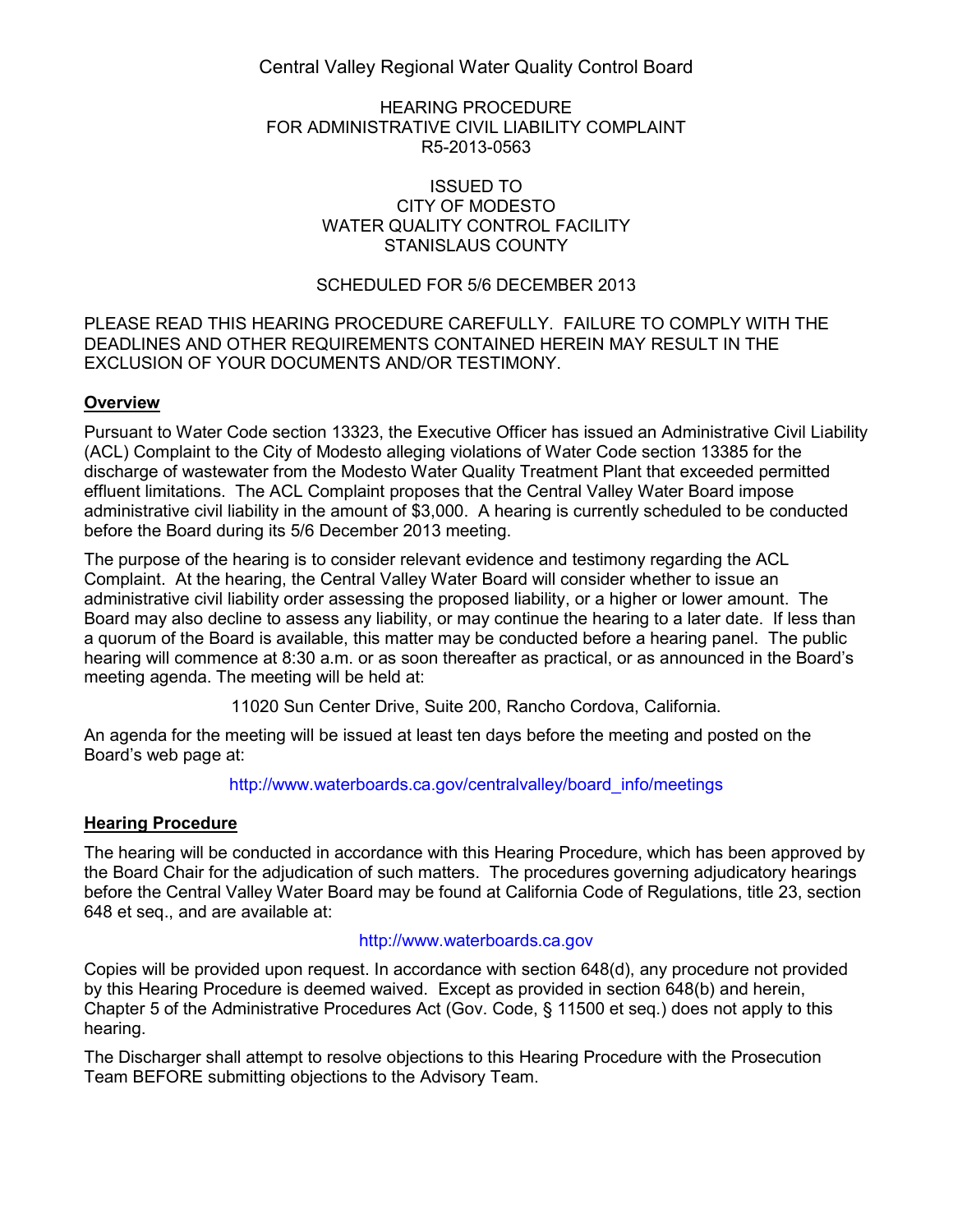#### **Separation of Prosecutorial and Advisory Functions**

To help ensure the fairness and impartiality of this proceeding, the functions of those who will act in a prosecutorial role by presenting evidence for consideration by the Board (the "Prosecution Team") have been separated from those who will provide legal and technical advice to the Board (the "Advisory Team"). Members of the Advisory Team are: Ken Landau, Assistant Executive Officer and David Coupe, Senior Staff Counsel. Members of the Prosecution Team are: Pamela Creedon, Executive Officer; Andrew Altevogt, Assistant Executive Officer; Wendy Wyels, Environmental Program Manager; Nichole Morgan, Senior Water Resources Control Engineer; Mohammad Farhad, Water Resources Control Engineer, and Andrew Tauriainen, Senior Staff Counsel.

Any members of the Advisory Team who normally supervise any members of the Prosecution Team are not acting as their supervisors in this proceeding, and vice versa. Pamela Creedon regularly advises the Central Valley Water Board in other, unrelated matters, but is not advising the Central Valley Water Board in this proceeding. Other members of the Prosecution Team act or have acted as advisors to the Central Valley Water Board in other, unrelated matters, but they are not advising the Central Valley Water Board in this proceeding. Members of the Prosecution Team have not had any ex parte communications with the members of the Central Valley Water Board or the Advisory Team regarding this proceeding.

## **Hearing Participants**

Participants in this proceeding are designated as either "Designated Parties" or "Interested Persons." Designated Parties may present evidence and cross-examine witnesses and are subject to crossexamination. Interested Persons may present non-evidentiary policy statements, but may not crossexamine witnesses and are not subject to cross-examination. Interested Persons generally may not present evidence (e.g., photographs, eye-witness testimony, monitoring data). At the hearing, both Designated Parties and Interested Persons may be asked to respond to clarifying questions from the Central Valley Water Board, staff, or others, at the discretion of the Board Chair.

The following participants are hereby designated as Designated Parties in this proceeding:

- 1. Central Valley Water Board Prosecution Team
- 2. City of Modesto

## **Requesting Designated Party Status**

Persons who wish to participate in the hearing as a Designated Party must request designated party status by submitting a request in writing so that it is received no later than the deadline listed under "Important Deadlines" below. The request shall include an explanation of the basis for status as a Designated Party (i.e., how the issues to be addressed at the hearing affect the person, the need to present evidence or cross-examine witnesses), along with a statement explaining why the parties listed above do not adequately represent the person's interest. Any objections to these requests for designated party status must be submitted so that they are received no later than the deadline listed under "Important Deadlines" below.

## **Primary Contacts**

**Advisory Team:** Kenneth Landau Address: 11020 Sun Center Drive, Suite 200, Rancho Cordova, CA 95670 Phone: (916) 464-4726 [klandau@waterboards.ca.gov](mailto:klandau@waterboards.ca.gov)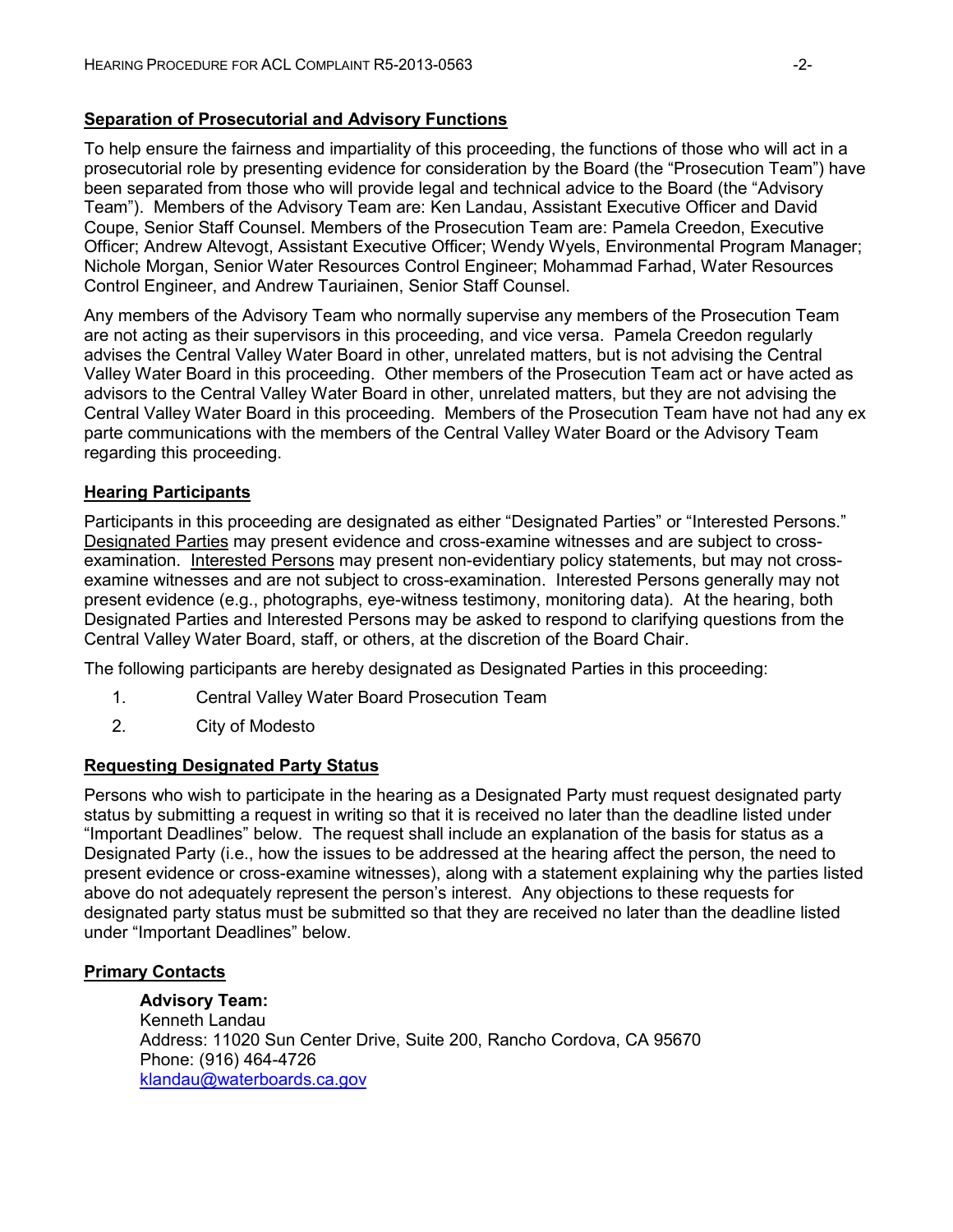David P. Coupe, Senior Staff Counsel c/o San Francisco Bay Regional Water Quality Control Board Address: 11515 Clay Street, Suite 1400, Oakland, CA 94612 Phone: (510) 622-2306; fax: (510) 622-2460 [dcoupe@waterboards.ca.gov](mailto:dcoupe@waterboards.ca.gov)

#### **Prosecution Team:**

Wendy Wyels, Environmental Program Manager Address: 11020 Sun Center Drive, Suite 200, Rancho Cordova, CA 95670 Phone: (916) 464-4835; fax: (916) 464-4681 [wwyels@waterboards.ca.gov](mailto:wwyels@waterboards.ca.gov)

Andrew Tauriainen, Senior Staff Counsel State Water Resources Control Board, Office of Enforcement Physical Address: 1001 I Street, Sacramento, CA 95814 Mailing Address: P.O. Box 100, Sacramento, CA 95812 Phone: (916) 341-5445; fax: (916) 341-5896 [Andrew.Tauriainen@waterboards.ca.gov](mailto:Andrew.Tauriainen@waterboards.ca.gov)

#### **Discharger**

Laura Anhalt, Water Quality Control Treatment Plant Manager City of Modesto Address: 1221 Sutter Ave, Modesto, CA 95351 Phone: (209) 577-6224 [lanhalt@modestogov.com](mailto:lanhalt@modestogov.com)

#### **Ex Parte Communications**

Designated Parties and Interested Persons are forbidden from engaging in ex parte communications regarding this matter. An ex parte communication is a written or verbal communication related to the investigation, preparation, or prosecution of the ACL Complaint between a Designated Party or an Interested Person and a Board Member or a member of the Board's Advisory Team (*see* Gov. Code, § 11430.10 et seq.). However, if the communication is copied to all other persons (if written) or is made in a manner open to all other persons (if verbal), then the communication is not considered an ex parte communication. Communications regarding non-controversial procedural matters are also not considered ex parte communications and are not restricted.

#### **Hearing Time Limits**

To ensure that all participants have an opportunity to participate in the hearing, the following time limits shall apply: each Designated Party shall have a combined **30** minutes to present evidence (including evidence presented by witnesses called by the Designated Party), to cross-examine witnesses (if warranted), and to provide a closing statement. Each Interested Person shall have 3 minutes to present a non-evidentiary policy statement. Participants with similar interests or comments are requested to make joint presentations, and participants are requested to avoid redundant comments. Participants who would like additional time must submit their request to the Advisory Team so that it is received no later than the deadline listed under "Important Deadlines" below. Additional time may be provided at the discretion of the Advisory Team (prior to the hearing) or the Board Chair (at the hearing) upon a showing that additional time is necessary. Such showing shall explain what testimony, comments, or legal argument requires extra time, and why it could not have been provided in writing by the applicable deadline.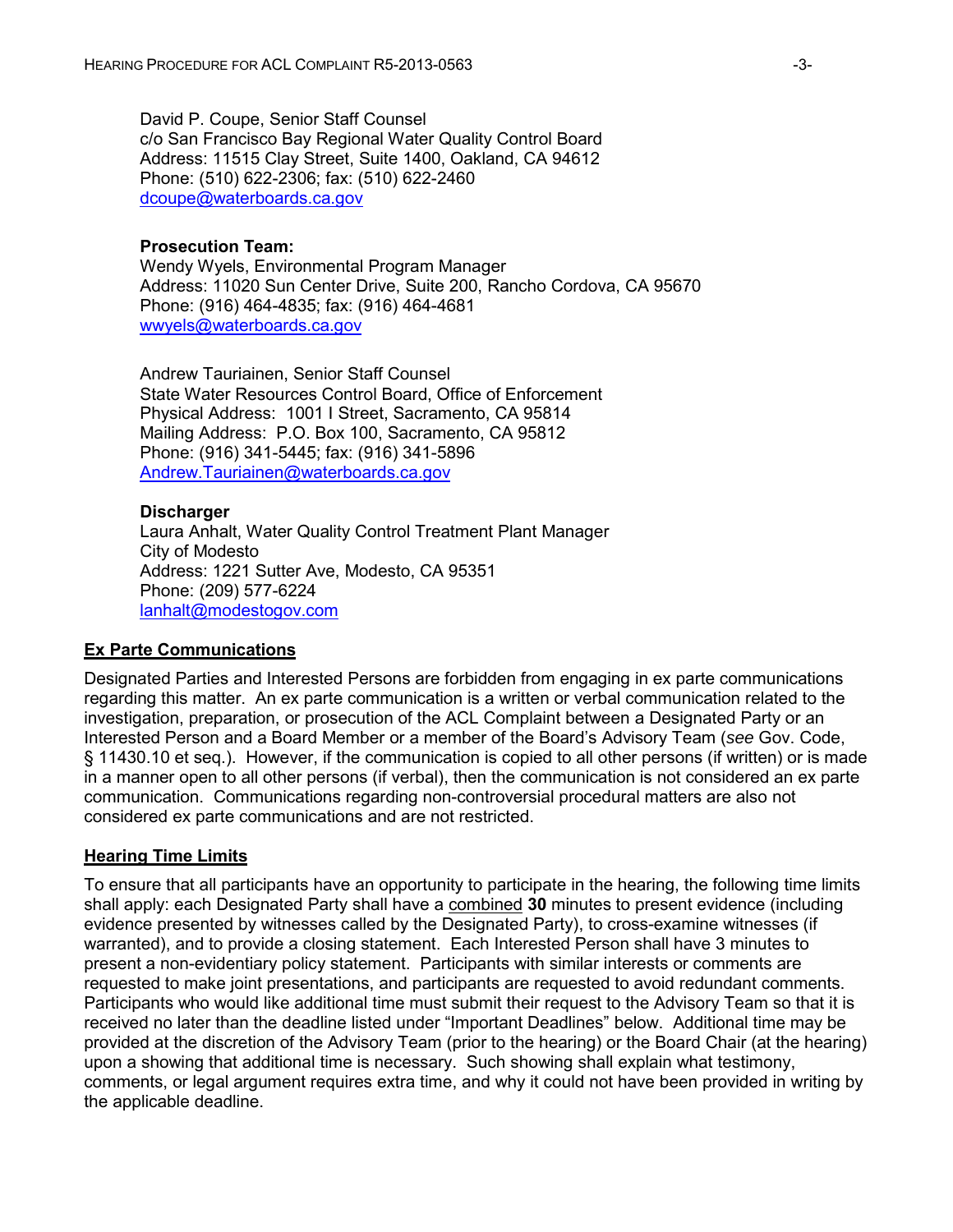A timer will be used, but will not run during Board questions or the responses to such questions, or during discussions of procedural issues.

#### **Submission of Evidence and Policy Statements**

The Prosecution Team and all other Designated Parties (including the Discharger) must submit the following information in advance of the hearing:

- 1. All evidence (other than witness testimony to be presented orally at the hearing) that the Designated Party would like the Central Valley Water Board to consider. Evidence and exhibits already in the public files of the Central Valley Board may be submitted by reference, as long as the exhibits and their location are clearly identified in accordance with California Code of Regulations, title 23, section 648.3. Board members will not generally receive copies of materials incorporated by reference unless copies are provided, and the referenced materials are generally not posted on the Board's website.
- 2. All legal and technical arguments or analysis.
- 3. The name of each witness, if any, whom the Designated Party intends to call at the hearing, the subject of each witness' proposed testimony, and the estimated time required by each witness to present direct testimony.
- 4. The qualifications of each expert witness, if any.

Prosecution Team: The Prosecution Team's information must include the legal and factual basis for its claims against each Discharger; a list of all evidence on which the Prosecution Team relies, which must include, at a minimum, all documents cited in the ACL Complaint, Staff Report, or other material submitted by the Prosecution Team; and the witness information required under items 3-4 for all witnesses, including Board staff.

Designated Parties (including the Discharger): All Designated Parties shall submit comments regarding the ACL Complaint along with any additional supporting evidence not cited by the Central Valley Water Board's Prosecution Team no later than the deadline listed under "Important Deadlines" below.

Rebuttal: Any Designated Party that would like to submit evidence, legal analysis, or policy statements to rebut information previously submitted by other Designated Parties shall submit this rebuttal information so that it is received no later than the deadline listed under "Important Deadlines" below. "Rebuttal" means evidence, analysis or comments offered to disprove or contradict other submissions. Rebuttal shall be limited to the scope of the materials previously submitted. Rebuttal information that is not responsive to information previously submitted may be excluded.

Copies: Board members will receive copies of all submitted materials. The Board Members' hard copies will be printed in black and white on 8.5"x11" paper from the Designated Parties' electronic copies. Designated Parties who are concerned about print quality or the size of all or part of their written materials should provide an extra nine paper copies for the Board Members. For voluminous submissions, Board Members may receive copies in electronic format only. Electronic copies will also be posted on the Board's website. Parties without access to computer equipment are strongly encouraged to have their materials scanned at a copy or mailing center. The Board will not reject materials solely for failure to provide electronic copies.

Other Matters: The Prosecution Team will prepare a summary agenda sheet (Summary Sheet) and will respond to all significant comments. The Summary Sheet and the responses shall clearly state that they were prepared by the Prosecution Team. The Summary Sheet and the responses will be posted online, as will revisions to the proposed Order.

Interested Persons: Interested Persons who would like to submit written non-evidentiary policy statements are encouraged to submit them to the Advisory Team as early as possible, but they must be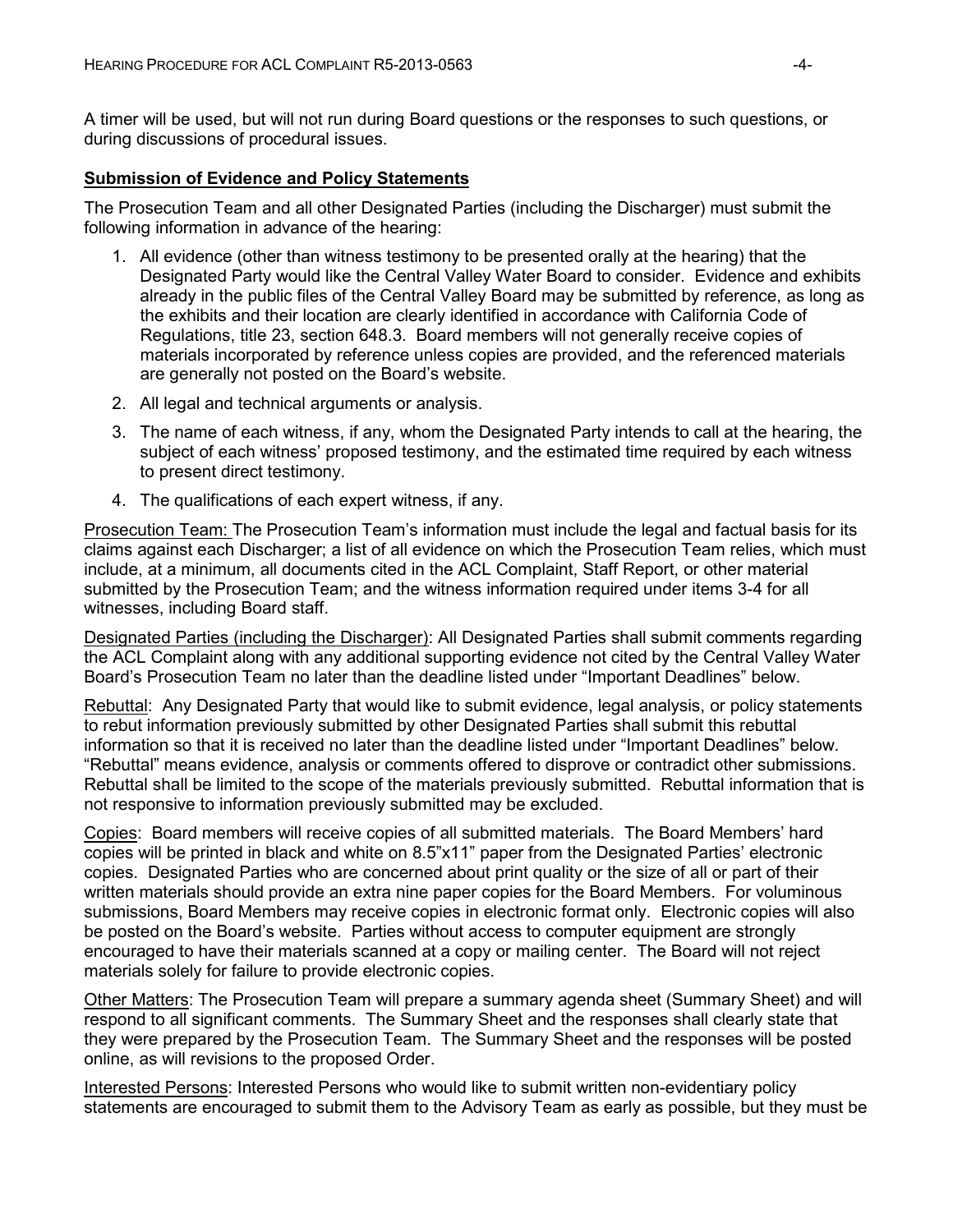received by the deadline listed under "Important Deadlines" to be included in the Board's agenda package. Interested Persons do not need to submit written comments in order to speak at the hearing.

Prohibition on Surprise Evidence: In accordance with California Code of Regulations, title 23, section 648.4, the Central Valley Water Board endeavors to avoid surprise testimony or evidence. Absent a showing of good cause and lack of prejudice to the parties, the Board Chair may exclude evidence and testimony that is not submitted in accordance with this Hearing Procedure. Excluded evidence and testimony will *not* be considered by the Central Valley Water Board and will not be included in the administrative record for this proceeding.

Presentations: Power Point and other visual presentations may be used at the hearing, but their content shall not exceed the scope of other submitted written material. These presentations must be provided to the Advisory Team at or before the hearing both in hard copy and in electronic format so that they may be included in the administrative record.

Witnesses: All witnesses who have submitted written testimony shall appear at the hearing to affirm that the testimony is true and correct, and shall be available for cross-examination.

## **Evidentiary Documents and File**

The ACL Complaint and related evidentiary documents are on file and may be inspected or copied at the Central Valley Water Board office at 11020 Sun Center Drive, Rancho Cordova, CA 95670. This file shall be considered part of the official administrative record for this hearing. Other submittals received for this proceeding will be added to this file and will become a part of the administrative record absent a contrary ruling by the Central Valley Water Board's Chair. Many of these documents are also posted on-line at:

[http://www.waterboards.ca.gov/centralvalley/board\\_decisions/tentative\\_orders/index.shtml](http://www.waterboards.ca.gov/centralvalley/board_decisions/tentative_orders/index.shtml)

Although the web page is updated regularly, to assure access to the latest information, you may contact Wendy Wyels (contact information above) for assistance obtaining copies.

## **Questions**

Questions concerning this proceeding may be addressed to the Advisory Team attorney (contact information above).